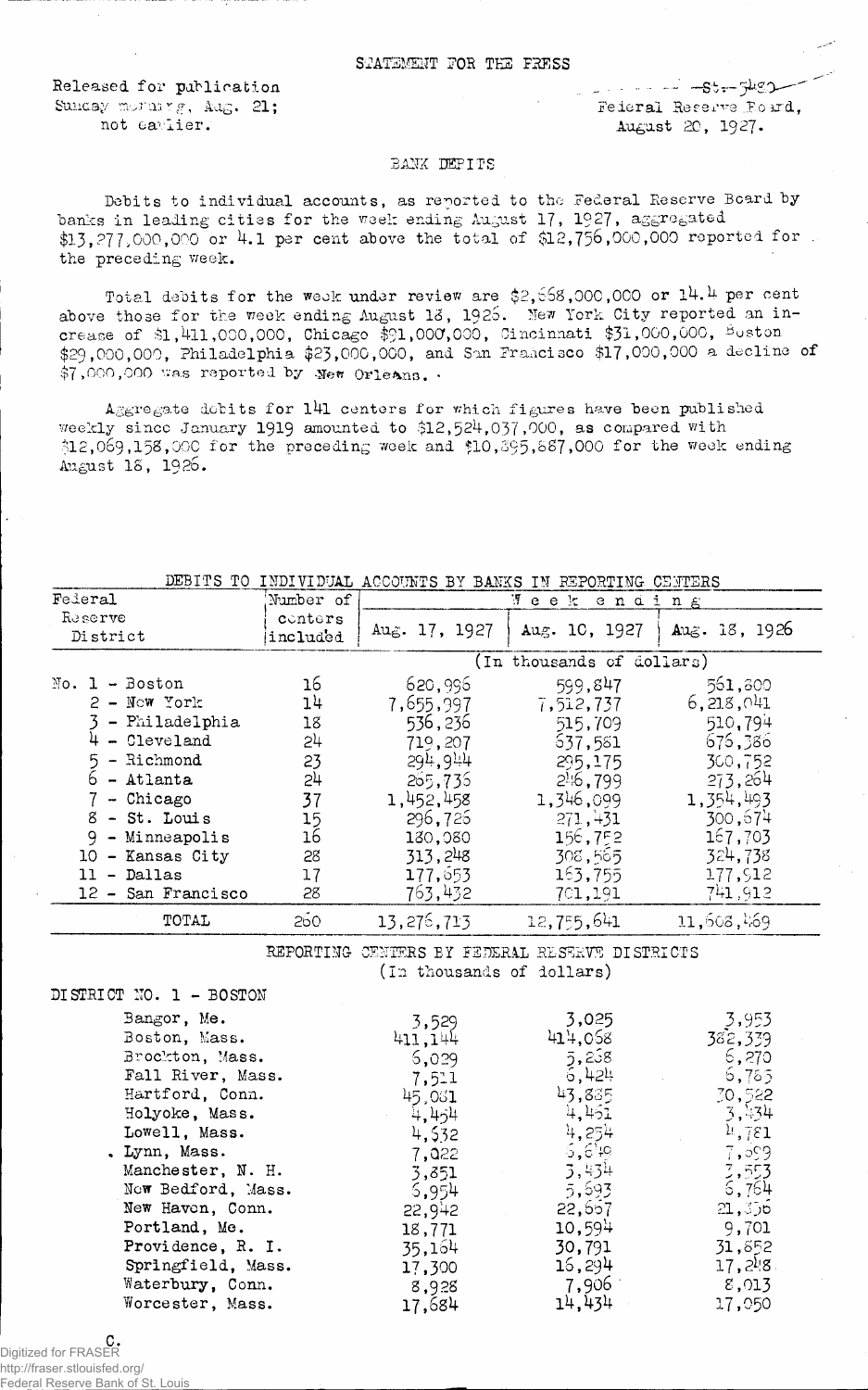| Aug. 17, 1927   Aug. 10, 1927   Aug. 18, 1926<br>(In thousands of dollars)<br>DISTRICT NO. 2 - NEW YORK<br>Albany, N.Y.<br>30,965<br>30,697<br>31,739<br>Binghamton, N.Y.<br>4,740<br>5,550<br>5,236<br>Buffalo, $N. Y.$<br>85,976<br>77,883<br>77,825<br>Slmira, N.Y.<br>4,545<br>3,871<br>4,791<br>Jamestown, N.Y.<br>4,306<br>5,038<br>5,322<br>Montclair, N. J.<br>5,045<br>5,398<br>4,737<br>Newark, N. J.<br>74,052<br>84,535<br>77,577<br>New York, N. Y.<br>7,191,344<br>7,301,912<br>5,890,794<br>Northern New Jorsey Clearing<br>House Association<br>50,261<br>46,793<br>52,939<br>Passaic, N. J.<br>9,498<br>9,120<br>9,958<br>Poughkeepsie, N.Y.<br>4,063<br>3,817<br>3,575<br>Rochester, N.Y.<br>36,528<br>43,596<br>36,974<br>Stamford, Conn.<br>3,349<br>3,756<br>4,148<br>Syracuse, N.Y.<br>16,725<br>18,704<br>18,723<br>DISTRICT NO. 3 - PHILADELPHIA<br>Allentown, Pa.<br>9,878<br>8,567<br>7,729<br>Altoona, Pa.<br>4,079<br>3,542<br>3,095<br>Camden, N. J.<br>14,542<br>14,464<br>12,208<br>Chester, Fa.<br>5,394<br>4,474<br>6,954<br>Harrisburg, Pa.<br>8,705<br>9,549<br>9,933<br>Hazleton, Pa.<br>3,558<br>$\frac{1}{2}$ , 130<br>3,411<br>Johnstown, Pa.<br>4,958<br>5,121<br>5,511<br>Lancaster, Pa.<br>6,632<br>6,368<br>5,678<br>Lebanon, Pa.<br>1,579<br>1,782<br>1,553<br>Norristown, Pa.<br>1,039<br>772<br>1,064<br>Philadelphia, Pa.<br>395,716<br>388,421<br>373,070<br>Reading, Pa.<br>10,873<br>9,125<br>11,043<br>Scranton, Pa.<br>15,400<br>15,900<br>17,300<br>$\mathbb{T}$ renton, N. J.<br>15,90 <sup>L</sup><br>14,939<br>17,314<br>Wilkes-Barre, Pa.<br>11,500<br>10,300<br>11,227<br>Jilliamsport, Pa.<br>5,318<br>4,266<br>4,373<br>Wilmington, Del.<br>15,596<br>10,554<br>11,505<br>York, Pa.<br>5,265<br>5,538<br>5,013<br>DISTRICT NO. $4 - CLEVSLAND$<br>Akron, Ohio<br>25,020<br>22,678<br>21,192<br>Butler, Pa.<br>2,395<br>2,809<br>2,579<br>Canton, Ohio<br>11,094<br>9,326<br>11,739<br>Cincinnati, Chio<br>83,436<br>111,734<br>30,574<br>Cleveland, Ohio<br>159,041<br>180,020<br>172,353<br>Columbus, Ohio<br>34,857<br>39,931<br>38,738<br>Connellsville, Pa.<br>1,314<br>1,315<br>1,272<br>Dayton, Chio<br>22,836<br>18,085<br>21,077<br>Eric, Pa.<br>8,635<br>8,758<br>8,943<br>Greensburg, Pa.<br>4,450<br>4,583<br>4,529<br>Homestead, Pa.<br>1,119<br>1,052<br>1,150<br>Lerington, Ky.<br>5,033<br>5,351<br>4.469<br>Lima, Ohio<br>3,972<br>3,282<br>4,624<br>Lorain, Ohio<br>1,409<br>1,335<br>1,4.4<br>Miadletown, Chio<br>2,214<br>2,771<br>2,572<br>Oil City, Pa.<br>3,743<br>3,653<br>3,748<br>Pittsburgh, Pa.<br>193,480<br>195,823<br>138,501<br>Springfield, Ohio<br>7,157<br>5,178<br>5,787<br>Steubenville, Ohio<br>2,725<br>2,243<br>2,508<br>Toledo, Ohio<br>55,885<br>50,758<br>58,936<br>Jarren, Ohio<br>3,461<br>3,187<br>3,245<br>Wheeling, W. Va.<br>10,623<br>10,501<br>10,073<br>Youngstown, Ohio<br>15,087<br>13,858<br>16,356<br>Zanesville, Ohio<br>2,930<br>2,8!0<br>2,902 | DESITS TO THEIN WILLIAM ACCOUNTS BY BANKS IN REPORTING CAN ARS St. 5480a |  |  |  |
|----------------------------------------------------------------------------------------------------------------------------------------------------------------------------------------------------------------------------------------------------------------------------------------------------------------------------------------------------------------------------------------------------------------------------------------------------------------------------------------------------------------------------------------------------------------------------------------------------------------------------------------------------------------------------------------------------------------------------------------------------------------------------------------------------------------------------------------------------------------------------------------------------------------------------------------------------------------------------------------------------------------------------------------------------------------------------------------------------------------------------------------------------------------------------------------------------------------------------------------------------------------------------------------------------------------------------------------------------------------------------------------------------------------------------------------------------------------------------------------------------------------------------------------------------------------------------------------------------------------------------------------------------------------------------------------------------------------------------------------------------------------------------------------------------------------------------------------------------------------------------------------------------------------------------------------------------------------------------------------------------------------------------------------------------------------------------------------------------------------------------------------------------------------------------------------------------------------------------------------------------------------------------------------------------------------------------------------------------------------------------------------------------------------------------------------------------------------------------------------------------------------------------------------------------------------------------------------------------------------------------------------------------------------------------------------------------------------------------------------------------------------------------------------------------------------------------------------------------------------------------------------------------------------------------------------------------------------------|--------------------------------------------------------------------------|--|--|--|
|                                                                                                                                                                                                                                                                                                                                                                                                                                                                                                                                                                                                                                                                                                                                                                                                                                                                                                                                                                                                                                                                                                                                                                                                                                                                                                                                                                                                                                                                                                                                                                                                                                                                                                                                                                                                                                                                                                                                                                                                                                                                                                                                                                                                                                                                                                                                                                                                                                                                                                                                                                                                                                                                                                                                                                                                                                                                                                                                                                      |                                                                          |  |  |  |
|                                                                                                                                                                                                                                                                                                                                                                                                                                                                                                                                                                                                                                                                                                                                                                                                                                                                                                                                                                                                                                                                                                                                                                                                                                                                                                                                                                                                                                                                                                                                                                                                                                                                                                                                                                                                                                                                                                                                                                                                                                                                                                                                                                                                                                                                                                                                                                                                                                                                                                                                                                                                                                                                                                                                                                                                                                                                                                                                                                      |                                                                          |  |  |  |
|                                                                                                                                                                                                                                                                                                                                                                                                                                                                                                                                                                                                                                                                                                                                                                                                                                                                                                                                                                                                                                                                                                                                                                                                                                                                                                                                                                                                                                                                                                                                                                                                                                                                                                                                                                                                                                                                                                                                                                                                                                                                                                                                                                                                                                                                                                                                                                                                                                                                                                                                                                                                                                                                                                                                                                                                                                                                                                                                                                      |                                                                          |  |  |  |
|                                                                                                                                                                                                                                                                                                                                                                                                                                                                                                                                                                                                                                                                                                                                                                                                                                                                                                                                                                                                                                                                                                                                                                                                                                                                                                                                                                                                                                                                                                                                                                                                                                                                                                                                                                                                                                                                                                                                                                                                                                                                                                                                                                                                                                                                                                                                                                                                                                                                                                                                                                                                                                                                                                                                                                                                                                                                                                                                                                      |                                                                          |  |  |  |
|                                                                                                                                                                                                                                                                                                                                                                                                                                                                                                                                                                                                                                                                                                                                                                                                                                                                                                                                                                                                                                                                                                                                                                                                                                                                                                                                                                                                                                                                                                                                                                                                                                                                                                                                                                                                                                                                                                                                                                                                                                                                                                                                                                                                                                                                                                                                                                                                                                                                                                                                                                                                                                                                                                                                                                                                                                                                                                                                                                      |                                                                          |  |  |  |
|                                                                                                                                                                                                                                                                                                                                                                                                                                                                                                                                                                                                                                                                                                                                                                                                                                                                                                                                                                                                                                                                                                                                                                                                                                                                                                                                                                                                                                                                                                                                                                                                                                                                                                                                                                                                                                                                                                                                                                                                                                                                                                                                                                                                                                                                                                                                                                                                                                                                                                                                                                                                                                                                                                                                                                                                                                                                                                                                                                      |                                                                          |  |  |  |
|                                                                                                                                                                                                                                                                                                                                                                                                                                                                                                                                                                                                                                                                                                                                                                                                                                                                                                                                                                                                                                                                                                                                                                                                                                                                                                                                                                                                                                                                                                                                                                                                                                                                                                                                                                                                                                                                                                                                                                                                                                                                                                                                                                                                                                                                                                                                                                                                                                                                                                                                                                                                                                                                                                                                                                                                                                                                                                                                                                      |                                                                          |  |  |  |
|                                                                                                                                                                                                                                                                                                                                                                                                                                                                                                                                                                                                                                                                                                                                                                                                                                                                                                                                                                                                                                                                                                                                                                                                                                                                                                                                                                                                                                                                                                                                                                                                                                                                                                                                                                                                                                                                                                                                                                                                                                                                                                                                                                                                                                                                                                                                                                                                                                                                                                                                                                                                                                                                                                                                                                                                                                                                                                                                                                      |                                                                          |  |  |  |
|                                                                                                                                                                                                                                                                                                                                                                                                                                                                                                                                                                                                                                                                                                                                                                                                                                                                                                                                                                                                                                                                                                                                                                                                                                                                                                                                                                                                                                                                                                                                                                                                                                                                                                                                                                                                                                                                                                                                                                                                                                                                                                                                                                                                                                                                                                                                                                                                                                                                                                                                                                                                                                                                                                                                                                                                                                                                                                                                                                      |                                                                          |  |  |  |
|                                                                                                                                                                                                                                                                                                                                                                                                                                                                                                                                                                                                                                                                                                                                                                                                                                                                                                                                                                                                                                                                                                                                                                                                                                                                                                                                                                                                                                                                                                                                                                                                                                                                                                                                                                                                                                                                                                                                                                                                                                                                                                                                                                                                                                                                                                                                                                                                                                                                                                                                                                                                                                                                                                                                                                                                                                                                                                                                                                      |                                                                          |  |  |  |
|                                                                                                                                                                                                                                                                                                                                                                                                                                                                                                                                                                                                                                                                                                                                                                                                                                                                                                                                                                                                                                                                                                                                                                                                                                                                                                                                                                                                                                                                                                                                                                                                                                                                                                                                                                                                                                                                                                                                                                                                                                                                                                                                                                                                                                                                                                                                                                                                                                                                                                                                                                                                                                                                                                                                                                                                                                                                                                                                                                      |                                                                          |  |  |  |
|                                                                                                                                                                                                                                                                                                                                                                                                                                                                                                                                                                                                                                                                                                                                                                                                                                                                                                                                                                                                                                                                                                                                                                                                                                                                                                                                                                                                                                                                                                                                                                                                                                                                                                                                                                                                                                                                                                                                                                                                                                                                                                                                                                                                                                                                                                                                                                                                                                                                                                                                                                                                                                                                                                                                                                                                                                                                                                                                                                      |                                                                          |  |  |  |
|                                                                                                                                                                                                                                                                                                                                                                                                                                                                                                                                                                                                                                                                                                                                                                                                                                                                                                                                                                                                                                                                                                                                                                                                                                                                                                                                                                                                                                                                                                                                                                                                                                                                                                                                                                                                                                                                                                                                                                                                                                                                                                                                                                                                                                                                                                                                                                                                                                                                                                                                                                                                                                                                                                                                                                                                                                                                                                                                                                      |                                                                          |  |  |  |
|                                                                                                                                                                                                                                                                                                                                                                                                                                                                                                                                                                                                                                                                                                                                                                                                                                                                                                                                                                                                                                                                                                                                                                                                                                                                                                                                                                                                                                                                                                                                                                                                                                                                                                                                                                                                                                                                                                                                                                                                                                                                                                                                                                                                                                                                                                                                                                                                                                                                                                                                                                                                                                                                                                                                                                                                                                                                                                                                                                      |                                                                          |  |  |  |
|                                                                                                                                                                                                                                                                                                                                                                                                                                                                                                                                                                                                                                                                                                                                                                                                                                                                                                                                                                                                                                                                                                                                                                                                                                                                                                                                                                                                                                                                                                                                                                                                                                                                                                                                                                                                                                                                                                                                                                                                                                                                                                                                                                                                                                                                                                                                                                                                                                                                                                                                                                                                                                                                                                                                                                                                                                                                                                                                                                      |                                                                          |  |  |  |
|                                                                                                                                                                                                                                                                                                                                                                                                                                                                                                                                                                                                                                                                                                                                                                                                                                                                                                                                                                                                                                                                                                                                                                                                                                                                                                                                                                                                                                                                                                                                                                                                                                                                                                                                                                                                                                                                                                                                                                                                                                                                                                                                                                                                                                                                                                                                                                                                                                                                                                                                                                                                                                                                                                                                                                                                                                                                                                                                                                      |                                                                          |  |  |  |
|                                                                                                                                                                                                                                                                                                                                                                                                                                                                                                                                                                                                                                                                                                                                                                                                                                                                                                                                                                                                                                                                                                                                                                                                                                                                                                                                                                                                                                                                                                                                                                                                                                                                                                                                                                                                                                                                                                                                                                                                                                                                                                                                                                                                                                                                                                                                                                                                                                                                                                                                                                                                                                                                                                                                                                                                                                                                                                                                                                      |                                                                          |  |  |  |
|                                                                                                                                                                                                                                                                                                                                                                                                                                                                                                                                                                                                                                                                                                                                                                                                                                                                                                                                                                                                                                                                                                                                                                                                                                                                                                                                                                                                                                                                                                                                                                                                                                                                                                                                                                                                                                                                                                                                                                                                                                                                                                                                                                                                                                                                                                                                                                                                                                                                                                                                                                                                                                                                                                                                                                                                                                                                                                                                                                      |                                                                          |  |  |  |
|                                                                                                                                                                                                                                                                                                                                                                                                                                                                                                                                                                                                                                                                                                                                                                                                                                                                                                                                                                                                                                                                                                                                                                                                                                                                                                                                                                                                                                                                                                                                                                                                                                                                                                                                                                                                                                                                                                                                                                                                                                                                                                                                                                                                                                                                                                                                                                                                                                                                                                                                                                                                                                                                                                                                                                                                                                                                                                                                                                      |                                                                          |  |  |  |
|                                                                                                                                                                                                                                                                                                                                                                                                                                                                                                                                                                                                                                                                                                                                                                                                                                                                                                                                                                                                                                                                                                                                                                                                                                                                                                                                                                                                                                                                                                                                                                                                                                                                                                                                                                                                                                                                                                                                                                                                                                                                                                                                                                                                                                                                                                                                                                                                                                                                                                                                                                                                                                                                                                                                                                                                                                                                                                                                                                      |                                                                          |  |  |  |
|                                                                                                                                                                                                                                                                                                                                                                                                                                                                                                                                                                                                                                                                                                                                                                                                                                                                                                                                                                                                                                                                                                                                                                                                                                                                                                                                                                                                                                                                                                                                                                                                                                                                                                                                                                                                                                                                                                                                                                                                                                                                                                                                                                                                                                                                                                                                                                                                                                                                                                                                                                                                                                                                                                                                                                                                                                                                                                                                                                      |                                                                          |  |  |  |
|                                                                                                                                                                                                                                                                                                                                                                                                                                                                                                                                                                                                                                                                                                                                                                                                                                                                                                                                                                                                                                                                                                                                                                                                                                                                                                                                                                                                                                                                                                                                                                                                                                                                                                                                                                                                                                                                                                                                                                                                                                                                                                                                                                                                                                                                                                                                                                                                                                                                                                                                                                                                                                                                                                                                                                                                                                                                                                                                                                      |                                                                          |  |  |  |
|                                                                                                                                                                                                                                                                                                                                                                                                                                                                                                                                                                                                                                                                                                                                                                                                                                                                                                                                                                                                                                                                                                                                                                                                                                                                                                                                                                                                                                                                                                                                                                                                                                                                                                                                                                                                                                                                                                                                                                                                                                                                                                                                                                                                                                                                                                                                                                                                                                                                                                                                                                                                                                                                                                                                                                                                                                                                                                                                                                      |                                                                          |  |  |  |
|                                                                                                                                                                                                                                                                                                                                                                                                                                                                                                                                                                                                                                                                                                                                                                                                                                                                                                                                                                                                                                                                                                                                                                                                                                                                                                                                                                                                                                                                                                                                                                                                                                                                                                                                                                                                                                                                                                                                                                                                                                                                                                                                                                                                                                                                                                                                                                                                                                                                                                                                                                                                                                                                                                                                                                                                                                                                                                                                                                      |                                                                          |  |  |  |
|                                                                                                                                                                                                                                                                                                                                                                                                                                                                                                                                                                                                                                                                                                                                                                                                                                                                                                                                                                                                                                                                                                                                                                                                                                                                                                                                                                                                                                                                                                                                                                                                                                                                                                                                                                                                                                                                                                                                                                                                                                                                                                                                                                                                                                                                                                                                                                                                                                                                                                                                                                                                                                                                                                                                                                                                                                                                                                                                                                      |                                                                          |  |  |  |
|                                                                                                                                                                                                                                                                                                                                                                                                                                                                                                                                                                                                                                                                                                                                                                                                                                                                                                                                                                                                                                                                                                                                                                                                                                                                                                                                                                                                                                                                                                                                                                                                                                                                                                                                                                                                                                                                                                                                                                                                                                                                                                                                                                                                                                                                                                                                                                                                                                                                                                                                                                                                                                                                                                                                                                                                                                                                                                                                                                      |                                                                          |  |  |  |
|                                                                                                                                                                                                                                                                                                                                                                                                                                                                                                                                                                                                                                                                                                                                                                                                                                                                                                                                                                                                                                                                                                                                                                                                                                                                                                                                                                                                                                                                                                                                                                                                                                                                                                                                                                                                                                                                                                                                                                                                                                                                                                                                                                                                                                                                                                                                                                                                                                                                                                                                                                                                                                                                                                                                                                                                                                                                                                                                                                      |                                                                          |  |  |  |
|                                                                                                                                                                                                                                                                                                                                                                                                                                                                                                                                                                                                                                                                                                                                                                                                                                                                                                                                                                                                                                                                                                                                                                                                                                                                                                                                                                                                                                                                                                                                                                                                                                                                                                                                                                                                                                                                                                                                                                                                                                                                                                                                                                                                                                                                                                                                                                                                                                                                                                                                                                                                                                                                                                                                                                                                                                                                                                                                                                      |                                                                          |  |  |  |
|                                                                                                                                                                                                                                                                                                                                                                                                                                                                                                                                                                                                                                                                                                                                                                                                                                                                                                                                                                                                                                                                                                                                                                                                                                                                                                                                                                                                                                                                                                                                                                                                                                                                                                                                                                                                                                                                                                                                                                                                                                                                                                                                                                                                                                                                                                                                                                                                                                                                                                                                                                                                                                                                                                                                                                                                                                                                                                                                                                      |                                                                          |  |  |  |
|                                                                                                                                                                                                                                                                                                                                                                                                                                                                                                                                                                                                                                                                                                                                                                                                                                                                                                                                                                                                                                                                                                                                                                                                                                                                                                                                                                                                                                                                                                                                                                                                                                                                                                                                                                                                                                                                                                                                                                                                                                                                                                                                                                                                                                                                                                                                                                                                                                                                                                                                                                                                                                                                                                                                                                                                                                                                                                                                                                      |                                                                          |  |  |  |
|                                                                                                                                                                                                                                                                                                                                                                                                                                                                                                                                                                                                                                                                                                                                                                                                                                                                                                                                                                                                                                                                                                                                                                                                                                                                                                                                                                                                                                                                                                                                                                                                                                                                                                                                                                                                                                                                                                                                                                                                                                                                                                                                                                                                                                                                                                                                                                                                                                                                                                                                                                                                                                                                                                                                                                                                                                                                                                                                                                      |                                                                          |  |  |  |
|                                                                                                                                                                                                                                                                                                                                                                                                                                                                                                                                                                                                                                                                                                                                                                                                                                                                                                                                                                                                                                                                                                                                                                                                                                                                                                                                                                                                                                                                                                                                                                                                                                                                                                                                                                                                                                                                                                                                                                                                                                                                                                                                                                                                                                                                                                                                                                                                                                                                                                                                                                                                                                                                                                                                                                                                                                                                                                                                                                      |                                                                          |  |  |  |
|                                                                                                                                                                                                                                                                                                                                                                                                                                                                                                                                                                                                                                                                                                                                                                                                                                                                                                                                                                                                                                                                                                                                                                                                                                                                                                                                                                                                                                                                                                                                                                                                                                                                                                                                                                                                                                                                                                                                                                                                                                                                                                                                                                                                                                                                                                                                                                                                                                                                                                                                                                                                                                                                                                                                                                                                                                                                                                                                                                      |                                                                          |  |  |  |
|                                                                                                                                                                                                                                                                                                                                                                                                                                                                                                                                                                                                                                                                                                                                                                                                                                                                                                                                                                                                                                                                                                                                                                                                                                                                                                                                                                                                                                                                                                                                                                                                                                                                                                                                                                                                                                                                                                                                                                                                                                                                                                                                                                                                                                                                                                                                                                                                                                                                                                                                                                                                                                                                                                                                                                                                                                                                                                                                                                      |                                                                          |  |  |  |
|                                                                                                                                                                                                                                                                                                                                                                                                                                                                                                                                                                                                                                                                                                                                                                                                                                                                                                                                                                                                                                                                                                                                                                                                                                                                                                                                                                                                                                                                                                                                                                                                                                                                                                                                                                                                                                                                                                                                                                                                                                                                                                                                                                                                                                                                                                                                                                                                                                                                                                                                                                                                                                                                                                                                                                                                                                                                                                                                                                      |                                                                          |  |  |  |
|                                                                                                                                                                                                                                                                                                                                                                                                                                                                                                                                                                                                                                                                                                                                                                                                                                                                                                                                                                                                                                                                                                                                                                                                                                                                                                                                                                                                                                                                                                                                                                                                                                                                                                                                                                                                                                                                                                                                                                                                                                                                                                                                                                                                                                                                                                                                                                                                                                                                                                                                                                                                                                                                                                                                                                                                                                                                                                                                                                      |                                                                          |  |  |  |
|                                                                                                                                                                                                                                                                                                                                                                                                                                                                                                                                                                                                                                                                                                                                                                                                                                                                                                                                                                                                                                                                                                                                                                                                                                                                                                                                                                                                                                                                                                                                                                                                                                                                                                                                                                                                                                                                                                                                                                                                                                                                                                                                                                                                                                                                                                                                                                                                                                                                                                                                                                                                                                                                                                                                                                                                                                                                                                                                                                      |                                                                          |  |  |  |
|                                                                                                                                                                                                                                                                                                                                                                                                                                                                                                                                                                                                                                                                                                                                                                                                                                                                                                                                                                                                                                                                                                                                                                                                                                                                                                                                                                                                                                                                                                                                                                                                                                                                                                                                                                                                                                                                                                                                                                                                                                                                                                                                                                                                                                                                                                                                                                                                                                                                                                                                                                                                                                                                                                                                                                                                                                                                                                                                                                      |                                                                          |  |  |  |
|                                                                                                                                                                                                                                                                                                                                                                                                                                                                                                                                                                                                                                                                                                                                                                                                                                                                                                                                                                                                                                                                                                                                                                                                                                                                                                                                                                                                                                                                                                                                                                                                                                                                                                                                                                                                                                                                                                                                                                                                                                                                                                                                                                                                                                                                                                                                                                                                                                                                                                                                                                                                                                                                                                                                                                                                                                                                                                                                                                      |                                                                          |  |  |  |
|                                                                                                                                                                                                                                                                                                                                                                                                                                                                                                                                                                                                                                                                                                                                                                                                                                                                                                                                                                                                                                                                                                                                                                                                                                                                                                                                                                                                                                                                                                                                                                                                                                                                                                                                                                                                                                                                                                                                                                                                                                                                                                                                                                                                                                                                                                                                                                                                                                                                                                                                                                                                                                                                                                                                                                                                                                                                                                                                                                      |                                                                          |  |  |  |
|                                                                                                                                                                                                                                                                                                                                                                                                                                                                                                                                                                                                                                                                                                                                                                                                                                                                                                                                                                                                                                                                                                                                                                                                                                                                                                                                                                                                                                                                                                                                                                                                                                                                                                                                                                                                                                                                                                                                                                                                                                                                                                                                                                                                                                                                                                                                                                                                                                                                                                                                                                                                                                                                                                                                                                                                                                                                                                                                                                      |                                                                          |  |  |  |
|                                                                                                                                                                                                                                                                                                                                                                                                                                                                                                                                                                                                                                                                                                                                                                                                                                                                                                                                                                                                                                                                                                                                                                                                                                                                                                                                                                                                                                                                                                                                                                                                                                                                                                                                                                                                                                                                                                                                                                                                                                                                                                                                                                                                                                                                                                                                                                                                                                                                                                                                                                                                                                                                                                                                                                                                                                                                                                                                                                      |                                                                          |  |  |  |
|                                                                                                                                                                                                                                                                                                                                                                                                                                                                                                                                                                                                                                                                                                                                                                                                                                                                                                                                                                                                                                                                                                                                                                                                                                                                                                                                                                                                                                                                                                                                                                                                                                                                                                                                                                                                                                                                                                                                                                                                                                                                                                                                                                                                                                                                                                                                                                                                                                                                                                                                                                                                                                                                                                                                                                                                                                                                                                                                                                      |                                                                          |  |  |  |
|                                                                                                                                                                                                                                                                                                                                                                                                                                                                                                                                                                                                                                                                                                                                                                                                                                                                                                                                                                                                                                                                                                                                                                                                                                                                                                                                                                                                                                                                                                                                                                                                                                                                                                                                                                                                                                                                                                                                                                                                                                                                                                                                                                                                                                                                                                                                                                                                                                                                                                                                                                                                                                                                                                                                                                                                                                                                                                                                                                      |                                                                          |  |  |  |
|                                                                                                                                                                                                                                                                                                                                                                                                                                                                                                                                                                                                                                                                                                                                                                                                                                                                                                                                                                                                                                                                                                                                                                                                                                                                                                                                                                                                                                                                                                                                                                                                                                                                                                                                                                                                                                                                                                                                                                                                                                                                                                                                                                                                                                                                                                                                                                                                                                                                                                                                                                                                                                                                                                                                                                                                                                                                                                                                                                      |                                                                          |  |  |  |
|                                                                                                                                                                                                                                                                                                                                                                                                                                                                                                                                                                                                                                                                                                                                                                                                                                                                                                                                                                                                                                                                                                                                                                                                                                                                                                                                                                                                                                                                                                                                                                                                                                                                                                                                                                                                                                                                                                                                                                                                                                                                                                                                                                                                                                                                                                                                                                                                                                                                                                                                                                                                                                                                                                                                                                                                                                                                                                                                                                      |                                                                          |  |  |  |
|                                                                                                                                                                                                                                                                                                                                                                                                                                                                                                                                                                                                                                                                                                                                                                                                                                                                                                                                                                                                                                                                                                                                                                                                                                                                                                                                                                                                                                                                                                                                                                                                                                                                                                                                                                                                                                                                                                                                                                                                                                                                                                                                                                                                                                                                                                                                                                                                                                                                                                                                                                                                                                                                                                                                                                                                                                                                                                                                                                      |                                                                          |  |  |  |
|                                                                                                                                                                                                                                                                                                                                                                                                                                                                                                                                                                                                                                                                                                                                                                                                                                                                                                                                                                                                                                                                                                                                                                                                                                                                                                                                                                                                                                                                                                                                                                                                                                                                                                                                                                                                                                                                                                                                                                                                                                                                                                                                                                                                                                                                                                                                                                                                                                                                                                                                                                                                                                                                                                                                                                                                                                                                                                                                                                      |                                                                          |  |  |  |
|                                                                                                                                                                                                                                                                                                                                                                                                                                                                                                                                                                                                                                                                                                                                                                                                                                                                                                                                                                                                                                                                                                                                                                                                                                                                                                                                                                                                                                                                                                                                                                                                                                                                                                                                                                                                                                                                                                                                                                                                                                                                                                                                                                                                                                                                                                                                                                                                                                                                                                                                                                                                                                                                                                                                                                                                                                                                                                                                                                      |                                                                          |  |  |  |
|                                                                                                                                                                                                                                                                                                                                                                                                                                                                                                                                                                                                                                                                                                                                                                                                                                                                                                                                                                                                                                                                                                                                                                                                                                                                                                                                                                                                                                                                                                                                                                                                                                                                                                                                                                                                                                                                                                                                                                                                                                                                                                                                                                                                                                                                                                                                                                                                                                                                                                                                                                                                                                                                                                                                                                                                                                                                                                                                                                      |                                                                          |  |  |  |
|                                                                                                                                                                                                                                                                                                                                                                                                                                                                                                                                                                                                                                                                                                                                                                                                                                                                                                                                                                                                                                                                                                                                                                                                                                                                                                                                                                                                                                                                                                                                                                                                                                                                                                                                                                                                                                                                                                                                                                                                                                                                                                                                                                                                                                                                                                                                                                                                                                                                                                                                                                                                                                                                                                                                                                                                                                                                                                                                                                      |                                                                          |  |  |  |
|                                                                                                                                                                                                                                                                                                                                                                                                                                                                                                                                                                                                                                                                                                                                                                                                                                                                                                                                                                                                                                                                                                                                                                                                                                                                                                                                                                                                                                                                                                                                                                                                                                                                                                                                                                                                                                                                                                                                                                                                                                                                                                                                                                                                                                                                                                                                                                                                                                                                                                                                                                                                                                                                                                                                                                                                                                                                                                                                                                      |                                                                          |  |  |  |
|                                                                                                                                                                                                                                                                                                                                                                                                                                                                                                                                                                                                                                                                                                                                                                                                                                                                                                                                                                                                                                                                                                                                                                                                                                                                                                                                                                                                                                                                                                                                                                                                                                                                                                                                                                                                                                                                                                                                                                                                                                                                                                                                                                                                                                                                                                                                                                                                                                                                                                                                                                                                                                                                                                                                                                                                                                                                                                                                                                      |                                                                          |  |  |  |
|                                                                                                                                                                                                                                                                                                                                                                                                                                                                                                                                                                                                                                                                                                                                                                                                                                                                                                                                                                                                                                                                                                                                                                                                                                                                                                                                                                                                                                                                                                                                                                                                                                                                                                                                                                                                                                                                                                                                                                                                                                                                                                                                                                                                                                                                                                                                                                                                                                                                                                                                                                                                                                                                                                                                                                                                                                                                                                                                                                      |                                                                          |  |  |  |
|                                                                                                                                                                                                                                                                                                                                                                                                                                                                                                                                                                                                                                                                                                                                                                                                                                                                                                                                                                                                                                                                                                                                                                                                                                                                                                                                                                                                                                                                                                                                                                                                                                                                                                                                                                                                                                                                                                                                                                                                                                                                                                                                                                                                                                                                                                                                                                                                                                                                                                                                                                                                                                                                                                                                                                                                                                                                                                                                                                      |                                                                          |  |  |  |
|                                                                                                                                                                                                                                                                                                                                                                                                                                                                                                                                                                                                                                                                                                                                                                                                                                                                                                                                                                                                                                                                                                                                                                                                                                                                                                                                                                                                                                                                                                                                                                                                                                                                                                                                                                                                                                                                                                                                                                                                                                                                                                                                                                                                                                                                                                                                                                                                                                                                                                                                                                                                                                                                                                                                                                                                                                                                                                                                                                      |                                                                          |  |  |  |
|                                                                                                                                                                                                                                                                                                                                                                                                                                                                                                                                                                                                                                                                                                                                                                                                                                                                                                                                                                                                                                                                                                                                                                                                                                                                                                                                                                                                                                                                                                                                                                                                                                                                                                                                                                                                                                                                                                                                                                                                                                                                                                                                                                                                                                                                                                                                                                                                                                                                                                                                                                                                                                                                                                                                                                                                                                                                                                                                                                      |                                                                          |  |  |  |
|                                                                                                                                                                                                                                                                                                                                                                                                                                                                                                                                                                                                                                                                                                                                                                                                                                                                                                                                                                                                                                                                                                                                                                                                                                                                                                                                                                                                                                                                                                                                                                                                                                                                                                                                                                                                                                                                                                                                                                                                                                                                                                                                                                                                                                                                                                                                                                                                                                                                                                                                                                                                                                                                                                                                                                                                                                                                                                                                                                      |                                                                          |  |  |  |
|                                                                                                                                                                                                                                                                                                                                                                                                                                                                                                                                                                                                                                                                                                                                                                                                                                                                                                                                                                                                                                                                                                                                                                                                                                                                                                                                                                                                                                                                                                                                                                                                                                                                                                                                                                                                                                                                                                                                                                                                                                                                                                                                                                                                                                                                                                                                                                                                                                                                                                                                                                                                                                                                                                                                                                                                                                                                                                                                                                      |                                                                          |  |  |  |
|                                                                                                                                                                                                                                                                                                                                                                                                                                                                                                                                                                                                                                                                                                                                                                                                                                                                                                                                                                                                                                                                                                                                                                                                                                                                                                                                                                                                                                                                                                                                                                                                                                                                                                                                                                                                                                                                                                                                                                                                                                                                                                                                                                                                                                                                                                                                                                                                                                                                                                                                                                                                                                                                                                                                                                                                                                                                                                                                                                      |                                                                          |  |  |  |
|                                                                                                                                                                                                                                                                                                                                                                                                                                                                                                                                                                                                                                                                                                                                                                                                                                                                                                                                                                                                                                                                                                                                                                                                                                                                                                                                                                                                                                                                                                                                                                                                                                                                                                                                                                                                                                                                                                                                                                                                                                                                                                                                                                                                                                                                                                                                                                                                                                                                                                                                                                                                                                                                                                                                                                                                                                                                                                                                                                      |                                                                          |  |  |  |
|                                                                                                                                                                                                                                                                                                                                                                                                                                                                                                                                                                                                                                                                                                                                                                                                                                                                                                                                                                                                                                                                                                                                                                                                                                                                                                                                                                                                                                                                                                                                                                                                                                                                                                                                                                                                                                                                                                                                                                                                                                                                                                                                                                                                                                                                                                                                                                                                                                                                                                                                                                                                                                                                                                                                                                                                                                                                                                                                                                      |                                                                          |  |  |  |

Digitized for FRASER<br>http://fraser.stlouisfed.org/<br>Federal Reserve Bank of St. Louis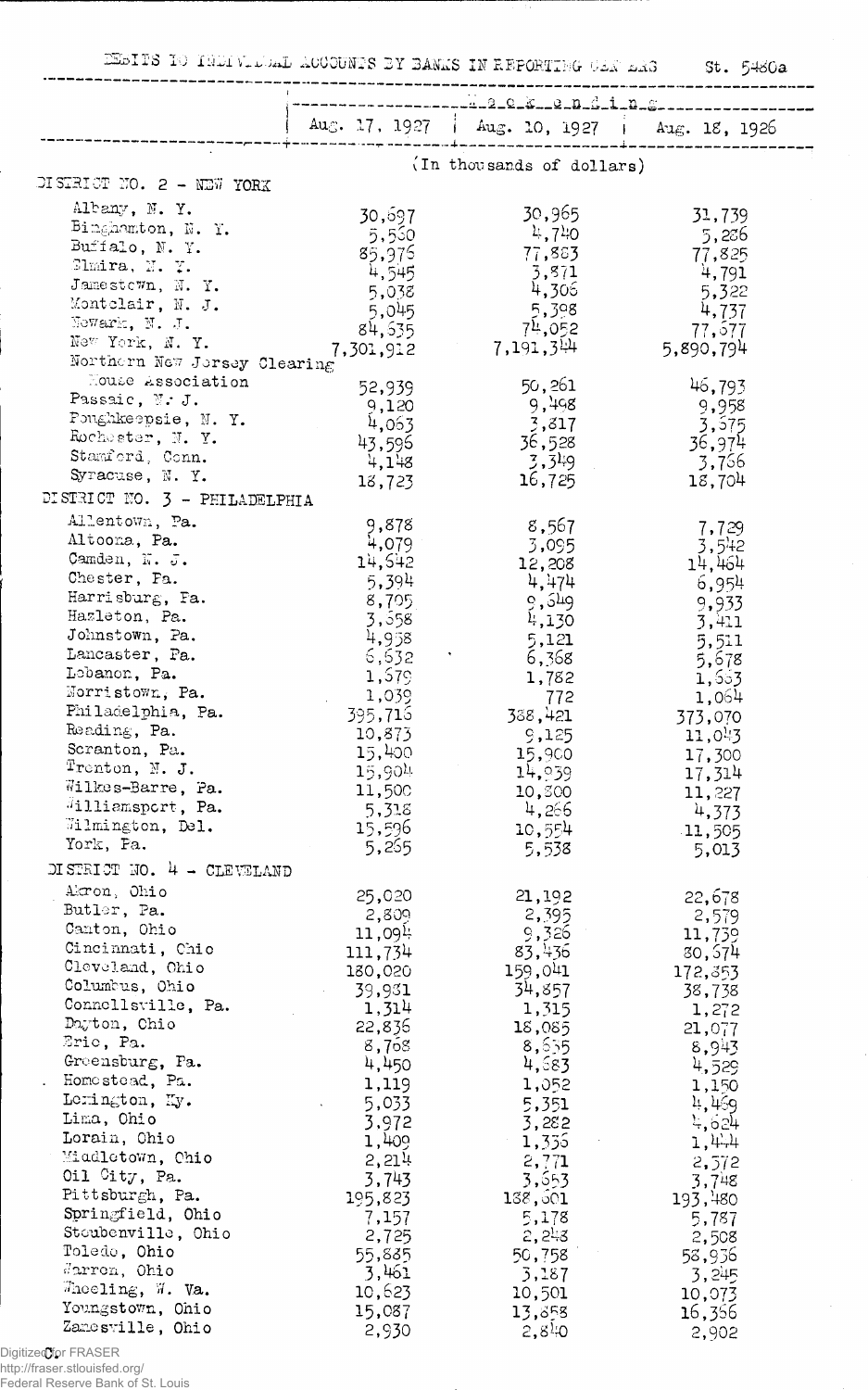DEBITS TO INDIVIDUAL ACCOUNTS BY BANKS IN REPORTING CENTERS ST. 5480b

—

|                                                                                                                                                                                                                                                                                                                                                                                                                                                                                                            | 1.0.0.k0.n.d.i.n.g                                                                                                                                                                                                                      |                                                                                                                                                                                                                                     |                                                                                                                                                                                                                     |
|------------------------------------------------------------------------------------------------------------------------------------------------------------------------------------------------------------------------------------------------------------------------------------------------------------------------------------------------------------------------------------------------------------------------------------------------------------------------------------------------------------|-----------------------------------------------------------------------------------------------------------------------------------------------------------------------------------------------------------------------------------------|-------------------------------------------------------------------------------------------------------------------------------------------------------------------------------------------------------------------------------------|---------------------------------------------------------------------------------------------------------------------------------------------------------------------------------------------------------------------|
|                                                                                                                                                                                                                                                                                                                                                                                                                                                                                                            | Aug. 17, 1927                                                                                                                                                                                                                           | Aug. 10, 1927                                                                                                                                                                                                                       | Aug. 18, 1926                                                                                                                                                                                                       |
|                                                                                                                                                                                                                                                                                                                                                                                                                                                                                                            | (In thousands of dollars)                                                                                                                                                                                                               |                                                                                                                                                                                                                                     |                                                                                                                                                                                                                     |
| DISTRICT NO. 5 - RICHMOND                                                                                                                                                                                                                                                                                                                                                                                                                                                                                  |                                                                                                                                                                                                                                         |                                                                                                                                                                                                                                     |                                                                                                                                                                                                                     |
| Asheville, N. C.<br>Baltimore, Md.<br>Charleston, S. C.<br>Charleston, W. Va.<br>Charlotte, N. C.<br>Columbia, S. C.<br>Cumberland, Md.<br>Danville, Va.<br>Durham, N. C.<br>Greensboro, N. C.<br>Greenville, S. C.<br>Hagerstown, Md.<br>Huntington, W. Va.<br>Lynchburg, Va.<br>Newport News. Va.<br>Norfolk, Va.<br>Raleigh, N. C.<br>Richmond, Va.<br>Roanoke, Va.<br>Spartanburg, S. C.<br>Washington, D. C.<br>Wilmington, N. C.<br>Winston-Salem, N. C.                                             | 6,514<br>95,055<br>6,004<br>8,982<br>11,719<br>4,921<br>2,233<br>2,070<br>7,195<br>5,392<br>5,320<br>2,785<br>5,469<br>4,093<br>2,231<br>16,445<br>5,818<br>29,712<br>6,373<br>2,924<br>50,960<br>3,291<br>9,438                        | 6,937<br>99,746<br>5,681<br>7,860<br>11,619<br>5,348<br>2,310<br>1,764<br>6,677<br>5,292<br>4,552<br>2,174<br>4,834<br>4,061<br>2,202<br>15,531<br>7,510<br>25,606<br>6,242<br>3,635<br>51,592<br>3,154<br>10,848                   | 8,963<br>98,655<br>5,114<br>8,781<br>11,370<br>3,400<br>2,124<br>1,697<br>7,448<br>4,986<br>4,221<br>2,566<br>6,894<br>4,275<br>2,636<br>16,791<br>4,688<br>30,886<br>7,155<br>3,168<br>52,235<br>4,125<br>8,554    |
| DISTRICT NO. 6 - ATLANTA<br>Albany, Ga.<br>Atlanta, Ga.<br>Augusta, Ga.<br>Birmingham, Ala.<br>Brunswick, Ga.<br>Chattanooga, Tenn.<br>Columbus, Ga.<br>Dothan, Ala.<br>Elberton, Ga.<br>Hattiesburg, Miss.<br>Jackson, Miss.<br>Jacksonville, Fla.<br>Knoxville, Tenn.<br>Macon, Ga.<br>Meridian, Miss.<br>Miami, Fla.<br>Mobile, Ala.<br>Montgomery, Ala.<br>Nashville, Tenn.<br>Newnan, Ga.<br>New Orleans, La.<br>Pensacola, Fla.<br>Savannah, Ga.<br>Tampa, Fla.<br>Valdosta, Ga.<br>Vicksburg, Miss. | 1,135<br>35,864<br>5,054<br>35,620<br>842<br>12,235<br>3,088<br>689<br>127<br>1,614<br>5,490<br>18,004<br>8,877<br>4,819<br>4,466<br>7,884<br>10,210<br>5,118<br>21,404<br>351<br>66,180<br>1,835<br>10,223<br>10,114<br>2,152<br>1,826 | 894<br>31,043<br>4,867<br>29,040<br>767<br>10,081<br>2,887<br>565<br>137<br>1,550<br>3,995<br>17,363<br>7,332<br>4,095<br>4,489<br>7,680<br>7,504<br>4,835<br>18,344<br>348<br>73,369<br>1,620<br>9,611<br>10,506<br>1,673<br>1,434 | 915<br>36,420<br>4,743<br>30,110<br>1,048<br>11,196<br>3,115<br>523<br>133<br>4,827<br>24,382<br>8,530<br>5,362<br>3,430<br>8,748<br>4,482<br>20,754<br>500<br>73,462<br>2,220<br>8,115<br>15,946<br>2,713<br>1,590 |

c.

 $\ddot{\phantom{a}}$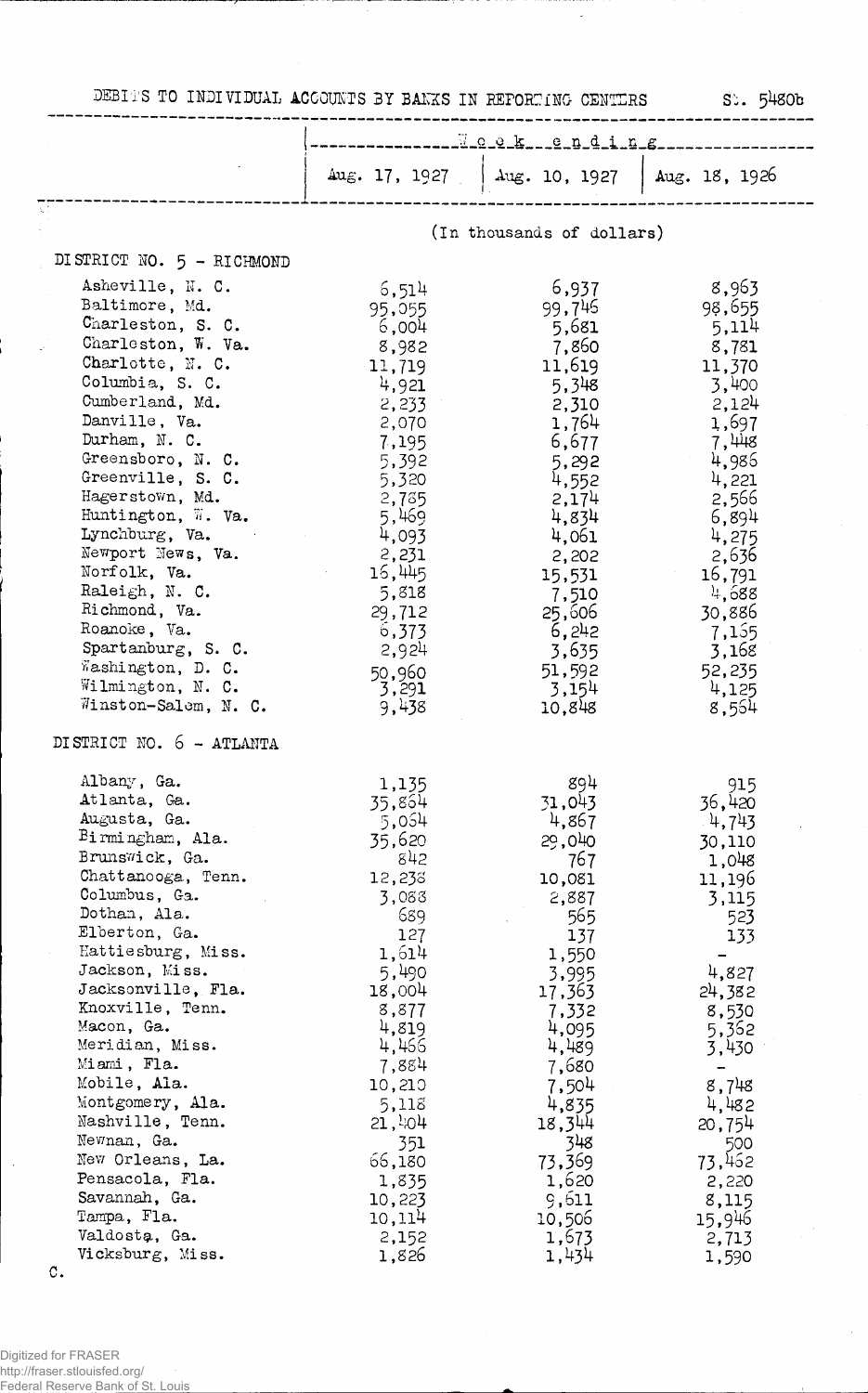DEBITS TO INDIVIDUAL ACCOUNTS BY BANKS IN REPORTING CENTERS St. 5420c

 $\Delta$ 

 $\hat{\mathcal{L}}$ 

|                                                                                                                                                                                                                                                                                                                                                                                                                                                                                                | <u>Week ending</u>                                                                                                                                                                                                           |                                                                                                                                                                                                                              |                                                                                                                                                                                                                             |  |
|------------------------------------------------------------------------------------------------------------------------------------------------------------------------------------------------------------------------------------------------------------------------------------------------------------------------------------------------------------------------------------------------------------------------------------------------------------------------------------------------|------------------------------------------------------------------------------------------------------------------------------------------------------------------------------------------------------------------------------|------------------------------------------------------------------------------------------------------------------------------------------------------------------------------------------------------------------------------|-----------------------------------------------------------------------------------------------------------------------------------------------------------------------------------------------------------------------------|--|
|                                                                                                                                                                                                                                                                                                                                                                                                                                                                                                |                                                                                                                                                                                                                              | Aug. 17, 1927   Aug. 10, 1927                                                                                                                                                                                                | Aug. 18, 1926                                                                                                                                                                                                               |  |
|                                                                                                                                                                                                                                                                                                                                                                                                                                                                                                |                                                                                                                                                                                                                              | (In thousands of dollars)                                                                                                                                                                                                    |                                                                                                                                                                                                                             |  |
| DISTRICT NO. 7 - CHICAGO<br>Adrian, Mich.<br>Aurora, Ill.<br>Bay City, Mich.<br>Bloomington, Ill.<br>Cedar Rapids, Iowa<br>Champaign-Urbana, Ill.<br>Chicago, Ill.<br>Danville, Ill.<br>Davenport, Iowa<br>Decatur, Ill.<br>Des Moines, Iowa<br>Detroit, Mich.<br>Dubuque, Iowa<br>Flint, Mich.<br>Fort Wayne, Ind.<br>Gary, Ind.<br>Grand Rapids, Mich.<br>Green Bay, Wis.<br>Hammond, Ind.<br>Indianapolis, Ind.<br>Jackson, Mich.<br>Kalamazoo, Mich.<br>Lansing, Mich.<br>Mason City, Iowa | 1,098<br>3,885<br>3,071<br>3,018<br>9,206<br>3,229<br>907,864<br>2,761<br>7,938<br>5,054<br>15,972<br>214,300<br>3,278<br>12,027<br>9,198<br>5,525<br>18,315<br>3,550<br>4,007<br>42,633<br>5,274<br>5,885<br>8,538<br>2,100 | 1,096<br>3,790<br>2,999<br>2,667<br>8,500<br>3,068<br>858,425<br>3,503<br>6,452<br>5,040<br>18,150<br>179,348<br>3,589<br>10,604<br>8,727<br>5,514<br>18,067<br>3,259<br>4,320<br>39,600<br>4,872<br>5,316<br>7,990<br>2,400 | 1,025<br>3,815<br>2,777<br>3,229<br>8,171<br>2,640<br>816,760<br>2,884<br>7,729<br>5,178<br>17,423<br>206,270<br>3,472<br>9,911<br>9,889<br>6,355<br>20,212<br>3,140<br>4,130<br>44,068<br>5,854<br>5,906<br>7,888<br>2,300 |  |
| Milwaukee, Mis.<br>Moline, Ill.<br>Muscatine, Iowa<br>Oshkosh, Wis.<br>Peoria, Ill.<br>Rockford, Ill.<br>Saginaw, Mich.<br>Sheboygan, Wis.<br>Sioux City, Iowa<br>South Bend, Ind.<br>Springfield, Ill.<br>Terre Haute, Ind.<br>Waterloo, Iowa                                                                                                                                                                                                                                                 | 74,556<br>2,483<br>1,337<br>2,800<br>10,588<br>7,154<br>5,759<br>4,459<br>16,059<br>11,306<br>6,758<br>4,722<br>4,561                                                                                                        | 62,817<br>$1,9^{19}$<br>1,526<br>3,000<br>9,674<br>5,883<br>5,228<br>3,477<br>16,433<br>10,080<br>7,690<br>5, 292<br>4, 644                                                                                                  | 70,222<br>2,771<br>1,322<br>3,000<br>11,190<br>7,115<br>5,703<br>4,725<br>17,537<br>11,962<br>8,229<br>5,453<br>4,227                                                                                                       |  |
| DISTRICT NO. 8 - ST. LOUIS<br>East St. Louis and Nat'l.<br>Stock Yards, Ill.<br>Eldorado, Ark.<br>Evansville, Ind.<br>Fort Smith, Ark.<br>Greenville, Miss.<br>Helena, Ark.<br>Little Rock, Ark.<br>Louisville, Ky.<br>Memphis, Tenn.<br>Owensboro, Ky.<br>Pine Bluff, Ark.<br>Quincy, Ill.<br>St. Louis, Mo.<br>Sedalia, Mo.<br>Springfield, Mo.<br>$\mathsf{C}$ .                                                                                                                            | 12,500<br>2,138<br>12,657<br>2,672<br>801<br>525<br>16,075<br>41,821<br>29,840<br>1,178<br>2,292<br>2,831<br>167,000<br>913<br>3,333                                                                                         | 12,240<br>1,939<br>10,295<br>2,391<br>808<br>780<br>15,291<br>40,989<br>29,005<br>1,438<br>2,802<br>3,880<br>145,200<br>911<br>3,462                                                                                         | 11,916<br>2,742<br>9,758<br>2,765<br>849<br>926<br>17,516<br>42,053<br>29,770<br>1,186<br>2,620<br>3,035<br>171,000<br>950<br>3,578                                                                                         |  |

Digitized for FRASER<br>http://fraser.stlouisfed.org/<br>Federal Reserve Bank of St. Louis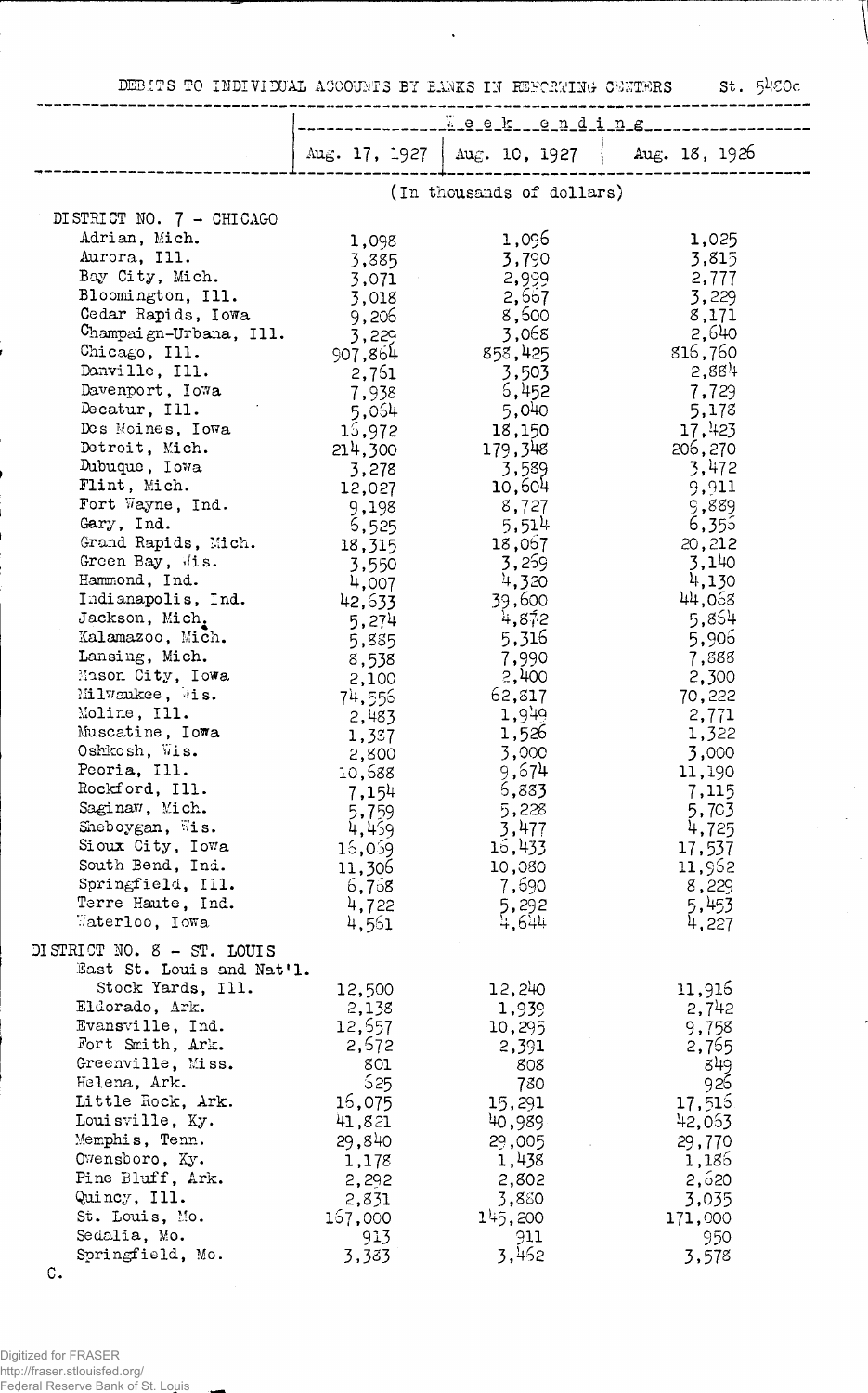DEBITS TO INDIVIDUAL ACCOUNTS BY BANKS IN REPORTING CENTERS St.  $54$ COd

|                                                                                                                                                                                                                                                                                                                                                                                                                                                                                                                                                                                                                                                       | Weckending                                                                                                                                                                                                                                                       |                                                                                                                                                                                                                                                                    |                                                                                                                                                                                                                                                         |
|-------------------------------------------------------------------------------------------------------------------------------------------------------------------------------------------------------------------------------------------------------------------------------------------------------------------------------------------------------------------------------------------------------------------------------------------------------------------------------------------------------------------------------------------------------------------------------------------------------------------------------------------------------|------------------------------------------------------------------------------------------------------------------------------------------------------------------------------------------------------------------------------------------------------------------|--------------------------------------------------------------------------------------------------------------------------------------------------------------------------------------------------------------------------------------------------------------------|---------------------------------------------------------------------------------------------------------------------------------------------------------------------------------------------------------------------------------------------------------|
|                                                                                                                                                                                                                                                                                                                                                                                                                                                                                                                                                                                                                                                       | Aug. 17, 1927 $\frac{1}{2}$ Aug. 10, 1927                                                                                                                                                                                                                        |                                                                                                                                                                                                                                                                    | $\lambda$ ug. 13, 1926                                                                                                                                                                                                                                  |
|                                                                                                                                                                                                                                                                                                                                                                                                                                                                                                                                                                                                                                                       |                                                                                                                                                                                                                                                                  | (In thousands of dollars)                                                                                                                                                                                                                                          |                                                                                                                                                                                                                                                         |
| DISTRICT NO. 9 - MINNEAPOLIS                                                                                                                                                                                                                                                                                                                                                                                                                                                                                                                                                                                                                          |                                                                                                                                                                                                                                                                  |                                                                                                                                                                                                                                                                    |                                                                                                                                                                                                                                                         |
| Aberdeen, S. D.<br>Billings, Mont.<br>Dickinson, N. D.<br>Duluth, Minn.<br>Fargo, N. D.<br>Grand Forks, N. D.<br>Helena, Mont.<br>Jamestown, N. D.<br>La Crosse, Wis.<br>Minneapolis, Minn.<br>Minot, N. D.<br>Red Wing, Minn.<br>St. Paul, Minn.<br>Sioux Falls, S. D.<br>South St. Paul, Minn.<br>Superior, is.<br>Winona, Minn.                                                                                                                                                                                                                                                                                                                    | 1,530<br>1,629<br>13,198<br>3,335<br>2,327<br>1,960<br>537<br>2,597<br>101,030<br>1,559<br>595<br>36,343<br>4,482<br>5,667<br>1,601<br>1,640                                                                                                                     | 1,581<br>1,733<br>313<br>15,923<br>3,318<br>1,749<br>2,313<br>657<br>2,248<br>81,028<br>1,421<br>647<br>30,791<br>4,547<br>5,930<br>1,489<br>1,377                                                                                                                 | 1,485<br>1,638<br>291<br>15,972<br>3,322<br>2,059<br>2,398<br>521<br>2,974<br>86,560<br>1,529<br>- 652<br>34,751<br>4,293<br>6,516<br>1,750<br>1,173                                                                                                    |
| DISTRICT NO. 10 - KANSAS CITY<br>Albuquerque, N. M.<br>Atchison, Kans.<br>Bartlesville, Okla.<br>Casper, Wyo.<br>$\mathbb{C}_{\text{heyenne}}$ , $\mathbb{C}_{\text{yo}}$ .<br>Colorado Springs, Colo.<br>Denver, Colo.<br>Enid, Okla.<br>Fremont, Neb.<br>Grand Junction, Colo.<br>Guthrie, Okla.<br>Hutchinson, Kans.<br>Independence, Kans.<br>Joplin, Mo.<br>Kansas City, Kans.<br>Kansas City, Mo.<br>Lawrence, Kans.<br>Lincoln, Neb.<br>Muskogee, Okla.<br>Oklahoma City, Okla.<br>Okmulgee, Okla.<br>Omaha, Neb.<br>Parsons, Kans.<br>Pittsburg, Kans.<br>Pueblo, Colo.<br>St. Joseph, Mo.<br>Topeka, Kans.<br>Tulsa, Okla.<br>Wichita, Kans. | 2,280<br>1,454<br>3,632<br>1,719<br>1,706<br>3,872<br>39,931<br>3,710<br>956<br>703<br>788<br>4,047<br>2,671<br>5,436<br>5,120<br>99,743<br>1,093<br>7,312<br>2,473<br>19,803<br>1,668<br>49,403<br>616<br>1,302<br>4,192<br>12,248<br>3,882<br>31,378<br>14,417 | 2,687<br>1,418<br>5,419<br>1,630<br>1,888<br>3,523<br>40,053<br>3,428<br>1,091<br>811<br>869<br>4,227<br>1,971<br>4,782<br>4,457<br>95,277<br>1,180<br>7,488<br>2,998<br>20,186<br>1,762<br>55,389<br>740<br>1,320<br>4,722<br>13,382<br>4,319<br>21,548<br>13,840 | 2,529<br>1,475<br>3,571<br>2,288<br>1,479<br>3,667<br>40,229<br>4,704<br>880<br>741<br>664<br>5,988<br>3,123<br>4,713<br>4,640<br>102,511<br>1,206<br>7,311<br>2,352<br>21,739<br>2,916<br>51,140<br>692<br>1,688<br>4,423<br>14,412<br>3,432<br>30,225 |